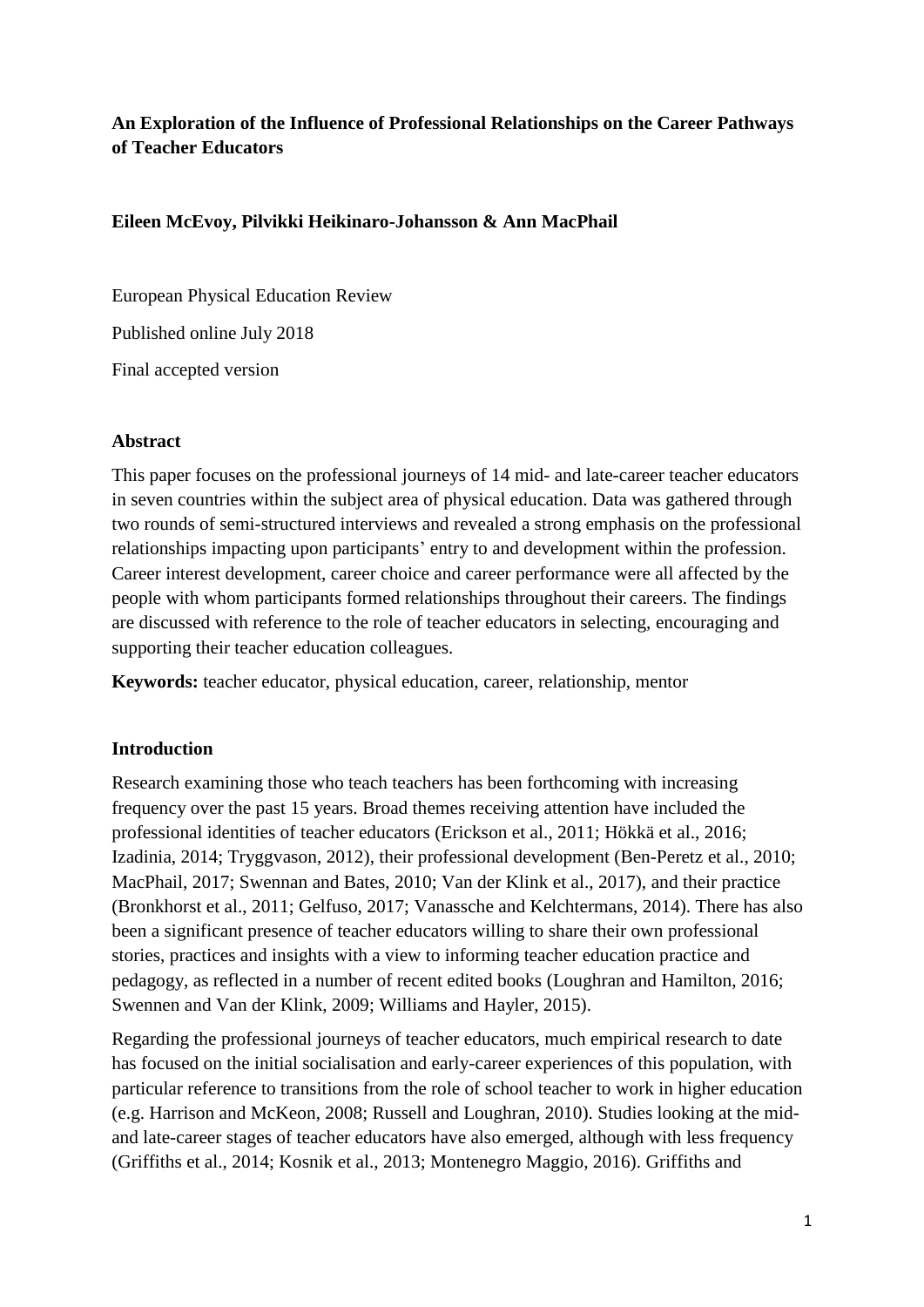colleagues explored the career experiences and landmarks of 12 mid-career teacher educators in England. These authors found that as the teacher educators progressed through their careers their sense of professional identity increased as they were given professional acknowledgements and key management and research responsibilities. In their study, relationships with others were foregrounded as being a particularly important contextual factor influencing the professional journeys of participants. In her study of Chilean teacher educators, Montenegro Maggio (2016) stresses the social and cultural situatedness of career pathways of teacher educators. The work of Kosnik et al. (2013) focused on literacy teacher educators in four countries, exploring their knowledge, identities and career turning points. Their participants pointed to influential experiences, relational interactions and practices which shaped their professional identities and approach to their role. Most reported their careers had followed a serendipitous career path with few having planned to end up in academia.

It has been suggested that studying groups of academics within their professional fields can provide useful insights into the professional lives of contemporary academics (Boyd and Smith, 2016). Kosnik and colleagues have called for more discipline-focused research focused on the lives and work of mid- and late-career teacher educators, in line with the work they have completed with literacy teacher educators (Kosnik et al., 2015). The importance of uncovering the professional journeys and career decisions of mid- and late-career teacher educators lies in the explanatory value such research might hold for better understanding why it is these people, and not others, who are educating our future teachers, informing practice through research and shaping teaching and learning practice in the discipline of education. Over 25 years ago, Lawson called for more empirical research into those who teach teachers within the subject area of physical education. He argued for more research into their motivations, work contexts, professional communities, socialisation and career pathways. He also highlighted the importance of exploring the distribution of formal power and informal influence within disciplinary communities that determines 'who gets what, when, how much and why' (Lawson, 1991: 233).

A recent scoping review of literature investigated the literature on physical education teacher educators during the years since Lawson's seminal paper (McEvoy et al., 2015). The findings of this review indicate that, echoing the extant literature, little research has investigated the careers pathways of physical education teacher educators beyond the initial career stages. A recent special issue uncovered the joys, challenges and questions of 30 early career academics in the field of sport pedagogy across nine countries as they navigate neoliberal academic life (Enright et al., 2017). The study was innovative, seeing a group of professors openly provide advice in response to composite narratives reflecting the lived experienced of a group of early career academics. Richards and colleagues also recently focused on early career academics in physical education, investigating the doctoral student socialisation experiences of 32 physical education doctoral students in the US (Richards et al., 2017). Their findings, in keeping with those of an earlier study by Lee and Curtner-Smith (2011), demonstrated the importance of both supportive and challenging relationships to the development and early professional experiences of doctoral students. Self-studies and teacher educators' individual accounts of their own professional journeys have also contributed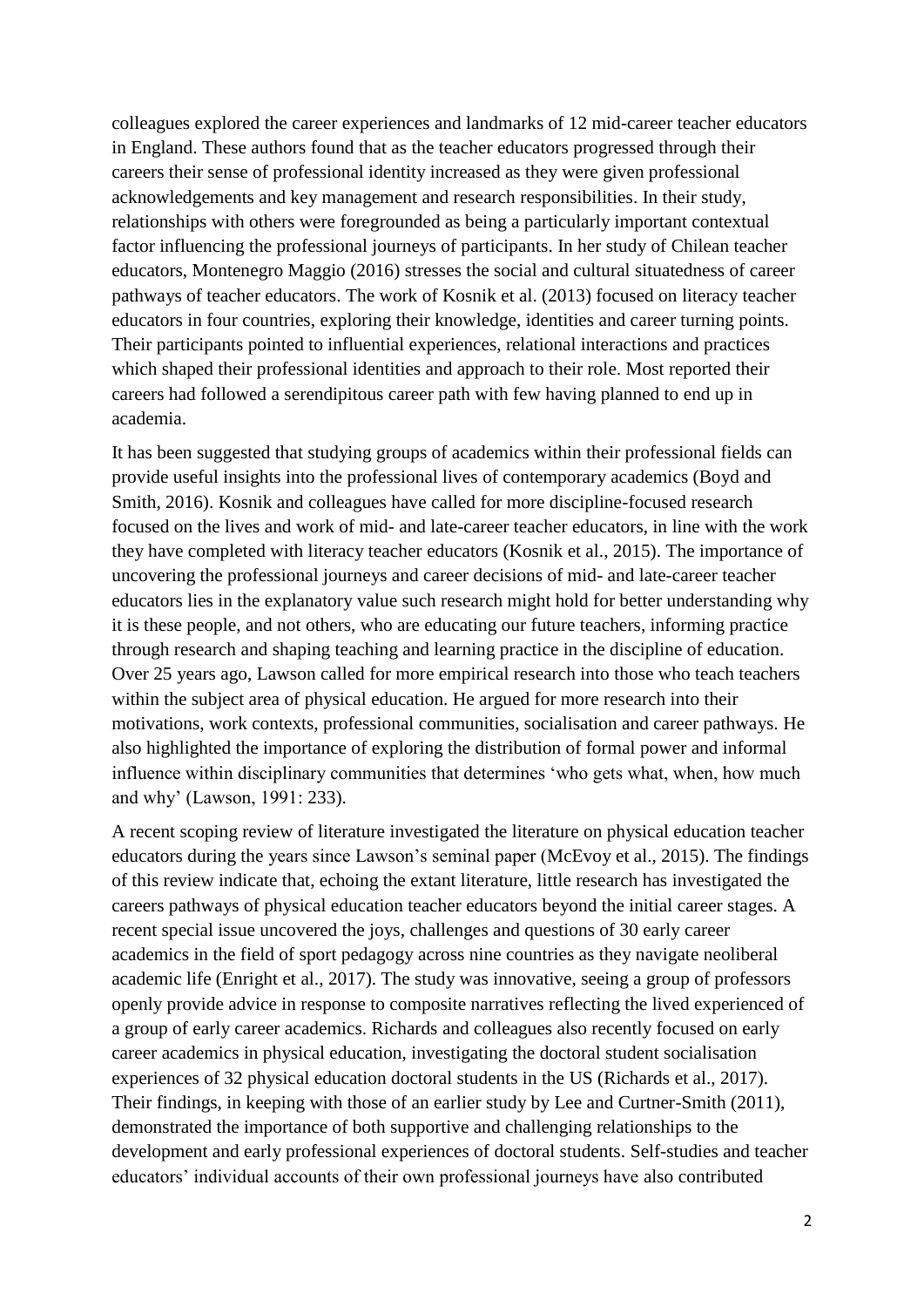somewhat to our understanding of the careers and professional experiences of teacher educators in the field (e.g., Casey and Fletcher, 2012; Fletcher and Casey, 2014; Kirk, 2014; Kovar, 2004; MacPhail, 2011; Tannehill, 2005). However, the only identified paper involving an in-depth exploration of the careers of a group of later-career physical education teacher educators is that of Dodds (2005), which looked at the biographies, careers and socialisation of 54 female physical education teacher educators in the US, with a specific focus on participants' experiences of being mentored during their careers. Mentors were found to provide support, challenge, exposure to opportunities, and modelling of professional conduct during the participating teacher educators' careers.

Responding to this identified gap in the literature, the research presented in this paper explores the professional journeys of 14 mid- and late-career teacher educators in seven countries within the subject area of physical education. In particular, the research focuses on the professional relationships formed throughout participants' careers and how these relationships influenced their career pathways.

### **Theory framing the study**

To assist in the elucidation of data related to the professional journeys of participants, we refer to Lent et al.'s (1994; 2000; 2002) Social Cognitive Career Theory (SCCT), which was useful in stretching our thinking regarding this topic. This theory is rooted in social cognitive theory (Bandura, 1986) and emphasizes cognitive-person variables that enable people to influence their own career development, as well as contextual variables that enhance or constrain personal agency.

There are three interlocking models within SCCT: career interest, career choice and career performance. All highlight the mediating effect of self-efficacy beliefs, outcome expectations and goal representations on career development. The interest model in SCCT specifies that individuals are likely to develop interest in activities in which they feel efficacious and from which they anticipate that there would be positive outcomes. The choice model views the development of career goals and choices as functions of the interaction between self-efficacy, outcome expectations and interest over time. Career choice is seen as a dynamic process in which the person and his/her environment mutually influence each other. An 'ability' factor, framed by one's achievement, aptitude, and past performance, is highlighted in the performance model. Ability serves as feedback from reality to inform one's self-efficacy and outcome expectation, which in turn influences performance goals and levels.

Although SCCT can be viewed as somewhat linear (with the interest model applying to a person prior to beginning a career, the choice model applying to the choice of career and the performance model affecting the in-career years), Lent et al. (1994) do indicate that the models can repeat throughout a person's lifespan. Our data led us to view the theory as representing a spiral, the different stages of which feed forward to further iterations of the interest, choice and performance models. This is particularly useful when thinking of teacher educators. Each of our participants had initially developed an interest in becoming teachers of physical education in school. However, after they experienced the first cycle of developing interest, making the choice to enrol in an undergraduate degree in physical education and reflecting on their performance (either as a student in higher education or, in some cases, as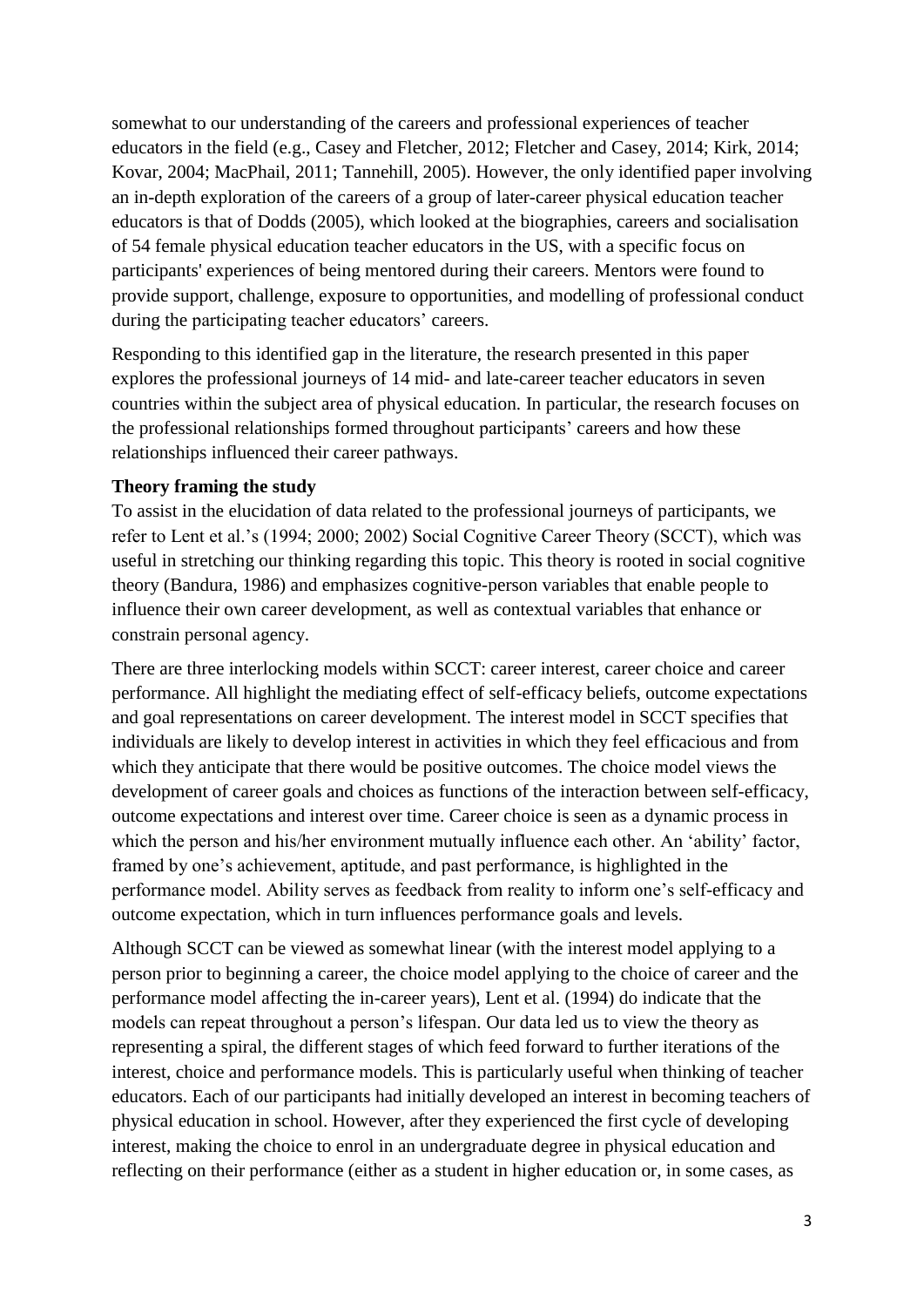teachers in school), they then developed subsequent interest in becoming teacher educators/academics and made subsequent career choices which resulted in new performances to be reflected upon.

As the findings will illustrate, these cycles of interest development, career choice and performance were strongly affected by the people with whom participants formed relationships throughout their careers. As the most salient theme in the data, it is these relationships that will be the focus of the findings and discussion.

#### **Methodological approach**

This study was positioned within the social-constructivist paradigm, following a qualitative research design. Participants were purposively selected and invited to take part in two rounds of in-depth semi-structured interviews with the intention of recording and examining their voiced experiences and the meanings they attached to such experiences.

## **Participants**

The selection of participants was influenced by a desire to include those in senior teacher education roles in order to investigate their professional journeys and experiences over time. There was also a wish to ensure a geographical spread of participants to allow for a cross section of experiences from different contexts. With these priorities in mind, participant selection entailed a combination of convenience and purposive sampling (Patton, 2002; Teddlie and Yu, 2007).

Participants were selected from among the 53 attendees at an international research seminar which focused on teacher education within physical education. The selection was made according to three criteria: (1) contributing to the education of secondary physical education teachers, (2) holding a senior position in a given faculty (at least senior lecturer/associate professor or equivalent), and (3) having at least 10 years of professional experience in the field of physical education with at least five of those years being as a physical education teacher educator in higher education. To ensure a geographical spread among participants, it was decided not to have more than four participants from any one country. Because eight participants from one country met the selection criteria, four of these were selected for participation based on obtaining a range and depth of professional experience to inform the research. Of the 15 teacher educators who met the selection criteria and who were invited to participate, all but one agreed.

Among the 14 teacher educators who participated in the research, there were seven women and seven men. At the beginning of the data collection period, six held the job title of senior lecturer, one was an assistant professor and seven were professors. It is acknowledged that these titles encompass different responsibilities in different contexts but the data demonstrated that all participants had a wealth of relevant experience through which to inform the research. At the beginning of the data collection period, the average number of years of experience as teacher educators among participants was 20, ranging from 6 to 38 years. All participants were based in universities, all but two held doctoral degrees, and the research/teaching/administration balance to which participants were expected to adhere varied according to their rank and institutional context. Participants were based in seven countries: Belgium, Finland, Germany, Ireland, New Zealand, Switzerland and the USA. It is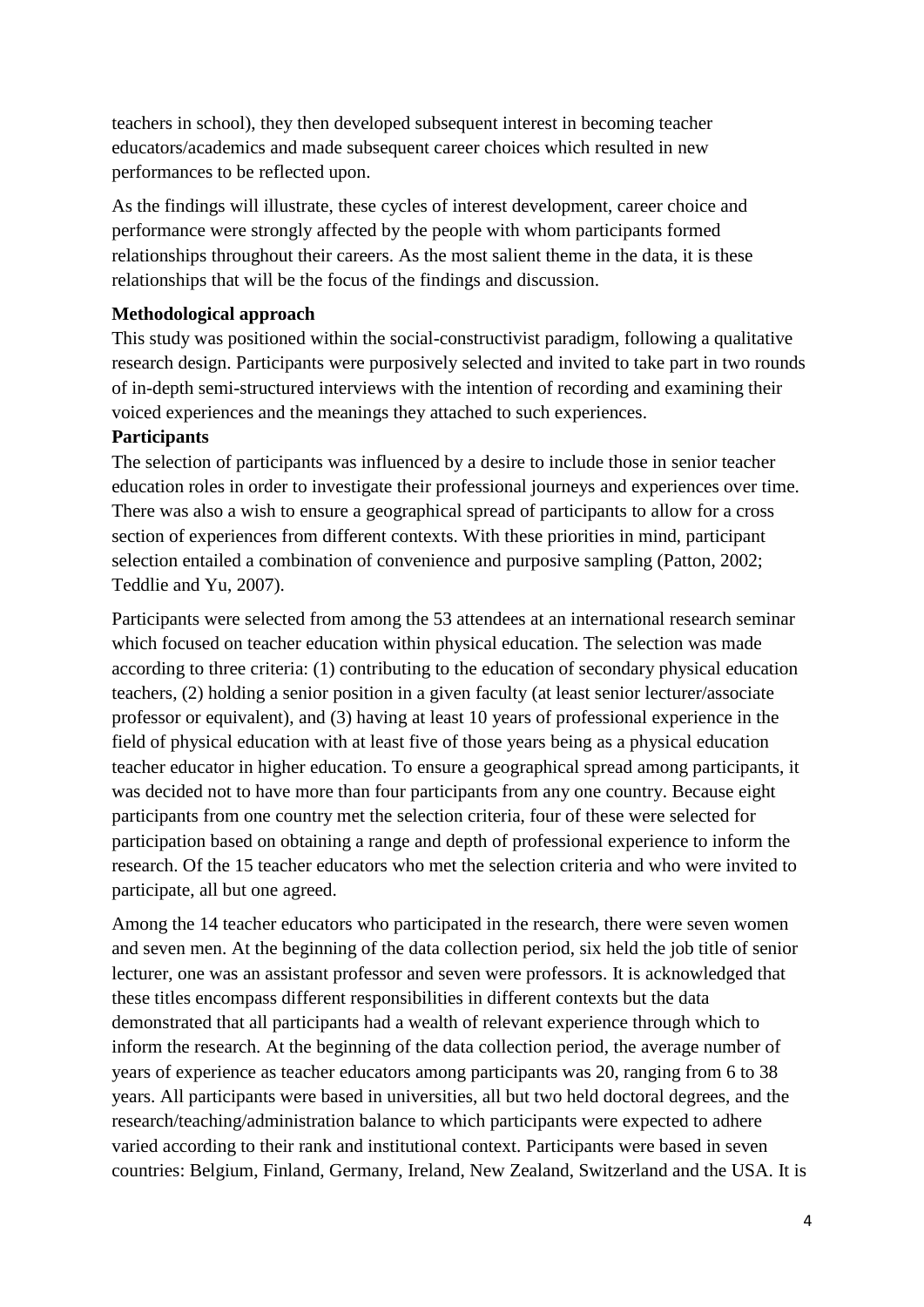important to note here that although this study is international in the sense that its participants are based in various countries, it is not a comparative study and the participants do not claim to represent the totality of views from their respective countries. Rather, they provide individual perspectives from a variety of contexts.

## **Data collection**

In-depth semi-structured interviewing was the preferred data collection method for this study. Two rounds of individual in-depth semi-structured interviews were conducted. Two participants chose to conduct one of their interviews in person and respond to the questions for the other interview in writing. Of the 26 interviews conducted orally, nine were conducted in person at a location convenient to the participant (in an office or a quiet location at a conference). The other 17 interviews took place via Skype. The interviews lasted an average of 85 minutes. The average duration in the initial round of interviews was 68 minutes; the average in the follow-up interviews was 101 minutes. To increase the trustworthiness of the resulting data, each participant received a copy of his/her transcripts and was encouraged to clarify or comment on any aspects of the data after each interview.

The initial interviews, which took place in spring 2014, focussed on gaining a general overview of the participants' professional pathways and their experiences of working in the field. Their views on their subject area (physical education) were also explored during this initial interview. Questions in the initial interviews included: 'Please briefly describe your background i.e. how you came to be in your current position?' How would you describe your current position?' and 'What is it like to be a physical education teacher educator?'

Following preliminary analysis of the initial interviews and a reflection on findings from a concurrent review of literature (McEvoy et al., 2015), the choice was made to focus the follow-up interviews, which took place in autumn 2015, on an in-depth exploration of the professional journeys of participants (their entry to the profession, landmarks and turning points in their careers, supports and barriers to career development). Questions in the followup interview included: 'Looking back over your career, do you see particular moments/events/decisions/people as representing significant landmarks/turning points that shaped your professional journey or your development as a physical education teacher educator?' 'What would you say were the high points and low points in your career?' 'What factors affected your career decisions?'

Following the initial interview, each participant was also asked to provide a copy of his/her curriculum vitae. This artefact was useful both in confirming general details provided in the initial interview and as a prompt in examining career decisions and turning points in more depth in the follow-up interview.

## **Data analysis**

There is a degree of subjectivity to be acknowledged at this point regarding the data collection and analysis conducted in this study so that the reader may make an informed judgement regarding the findings presented. The participants spoke in detail about their lived experiences as they recalled them. The recalling and telling of these lived experiences were, however, necessarily filtered through memory, the social construction of experiences by participants over time, and the social construction of experiences within the interview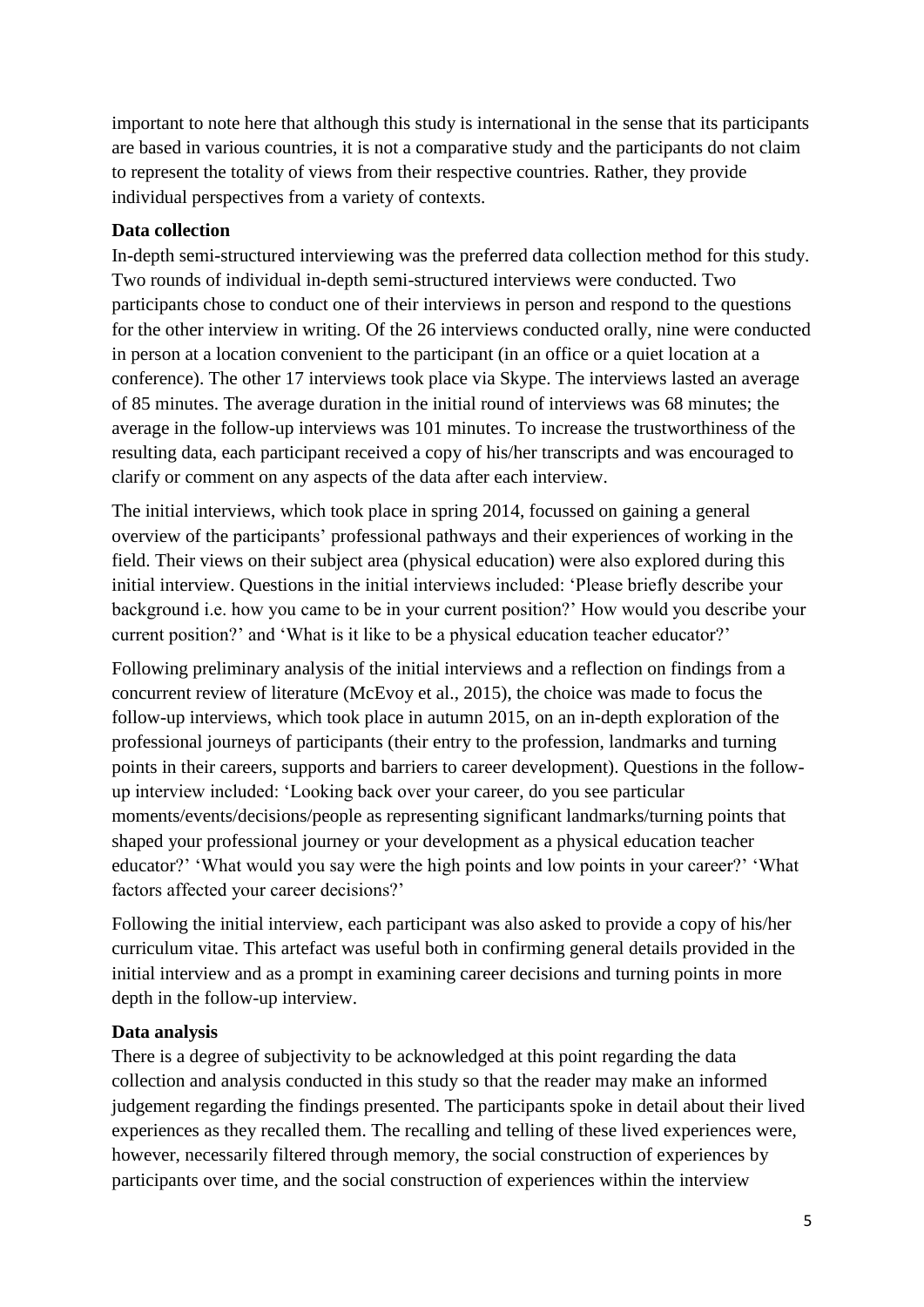context. Following from this, participants' accounts were then analysed and interpreted by the first author, adding another layer of subjectivity. The second and third author acted as critical friends, encouraging reflexivity and challenging assumptions. We acknowledge that the social reality of another cannot be objectively accessed and known (Smith and McGannon, 2017). The intention, rather, is to present the themes identified in the process of data analysis, while acknowledging that other themes and interpretations also exist.

A descriptive approach was taken to the analysis of data (Silverman, 2013). The overall data corpus for this research consisted of transcriptions of 36 hours and 51 minutes of audio recordings as well as the two interview responses submitted in written form. In all, this represented 745 pages of data (299,533 words). While not wishing to quantify the qualitative, we provide these figures to give a sense of the scope of the data corpus. In addition to this data corpus, field notes taken by the first author before, during and after each interview, in addition to participants' curricula vitae, were referred to throughout the analysis process.

The first phase of analysis involved listening to the interviews a number of times to become familiar with the experiences and narratives shared by participants in a holistic manner before breaking the data up for further analysis. As part of this process of familiarisation with the data, a brief one/two-page summary of the full narrative shared by each participant was also created to serve as an aid in retaining the whole picture of each participant as the data analysis continued.

The second phase of analysis involved exporting the full data corpus to Excel where it was divided into meaning units. Meaning units are defined by Elliot and Timulak (2005: 153) as 'parts of the data that even if standing out of the context, would communicate sufficient information to provide a piece of meaning to the reader'. These meaning units were created by reading carefully through the data and as each new thought/piece of narrative was shared, a new unit was begun. In all, the data was divided into 2012 meaning units. The units were kept relatively large (approximately 150 words on average) so that the data did not become too fragmented and the clarity of the contextual meaning was retained. Each meaning unit was numbered chronologically so it could be located again within the context of the original interview at all stages of analysis. As each meaning unit was created, it was assigned to the 'domain' to which it pertained (Elliot and Timulak, 2005: 154). The domains created for our data corpus were 'professional journeys', 'professional views', 'professional contexts', 'roles/responsibilities/experiences' and 'research'. As the meaning units were large, they were often categorised within more than one domain, creating considerable overlap between domains.

The next phase of analysis involved categorising the meaning units within each domain. Within the professional journeys domain, for example, categories included those such as 'entry to teacher education', 'identity', 'support', 'influence', 'turning point' and 'decision'. Within each category, units were further coded through a constant comparison of meaning units until all the data were sorted (Rubin and Rubin, 1995). Within the 'entry to teacher education' category, for example, codes included 'being let in', 'prior relationships', 'chance', and 'showing promise'.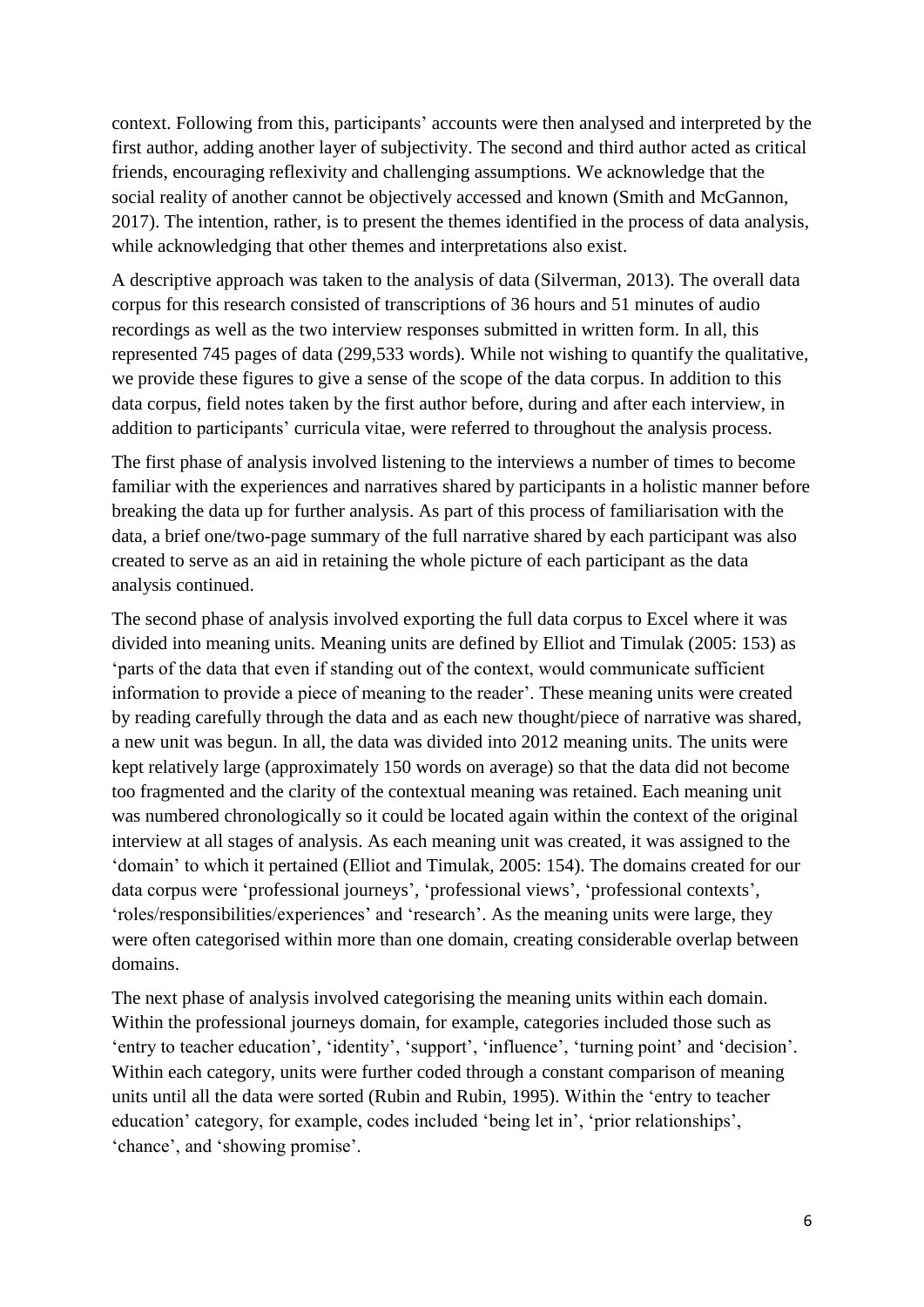The final phase involved looking across categories to identify themes which were common and provided insight into the professional journeys of participants. By far the most salient theme, and thus the focus of this paper, was the significant influence of professional relationships on the professional journeys of participants. Pseudonyms are used in the presentation of findings.

## **Findings and discussion**

This section begins with an overview of the initial career aspirations of participants before going on to discuss the influence of professional relationships on: (i) the participants' entry to the teacher education profession, (ii) their key career landmarks, and (iii) their professional learning as teacher educators.

All participants shared a passion for their subject area and had begun their careers intending to teach physical education in school. The participants' backgrounds and socialisation saw them develop interest in the subject area through factors such as parental influence, influence of exemplary teachers, positive experiences of sport/physical activity, an affinity for education, a wish to improve education and a belief in the positive outcomes that could be achieved for young people through physical education. Their choice to enrol in undergraduate programmes in the subject area was influenced by both their sense that it was something in which they could succeed (self-efficacy) and that it would result in what they considered to be positive outcomes (e.g. job security, job satisfaction, etc.).

It is notable that none of the participants began with aspirations towards the positions in which they eventually found themselves. As Elina, from Finland, shared: 'I never thought I would stay here. In my mind, I was going to be a PE teacher in school. That was kind of my goal. But just the circumstances drew me here'. Similarly, Ian, from the USA, explained: 'I mean, I did not put down a 5-, or a 10-, or a 15-, or a 20-year plan and say this is what I wanna do or I want to become the leading scholar . . . that was never my intention'. Andreas, from Germany, felt that: 'this is one thing that you cannot plan. You're just studying at one university and . . . I think you're choosing the university because you want to become a teacher, a PE teacher. And it was, well, sort of an accident'. Jane, from New Zealand, explained that: 'if someone had said to me even 15 years ago that I would have [reached the position I have now] I would never have dreamed that I could do that'. This finding echoes the broader literature, in which teacher educators are often found to happen upon their careers in a somewhat unplanned, 'accidental' manner (Kosnik et al. 2013; Mayer et al. 2011).

Bloch (2012) describes the academic career path as similar to a funnel. At the top there are many PhD students entering but the funnel narrows quickly and only a few make it through the other side to a career in academia. It is worth interrogating further, therefore, what goes on inside this funnel and what determines who makes it through to the other side.

### *Entry to the profession*

Morberg and Eisenschmidt (2009) remind us that there are commonly two routes to teacher education, one where a person remains in higher education, gains a PhD, and begins to teach as part of their academic role, and another where a person teaches in a school setting for considerable time before returning to higher education and taking up an academic role. While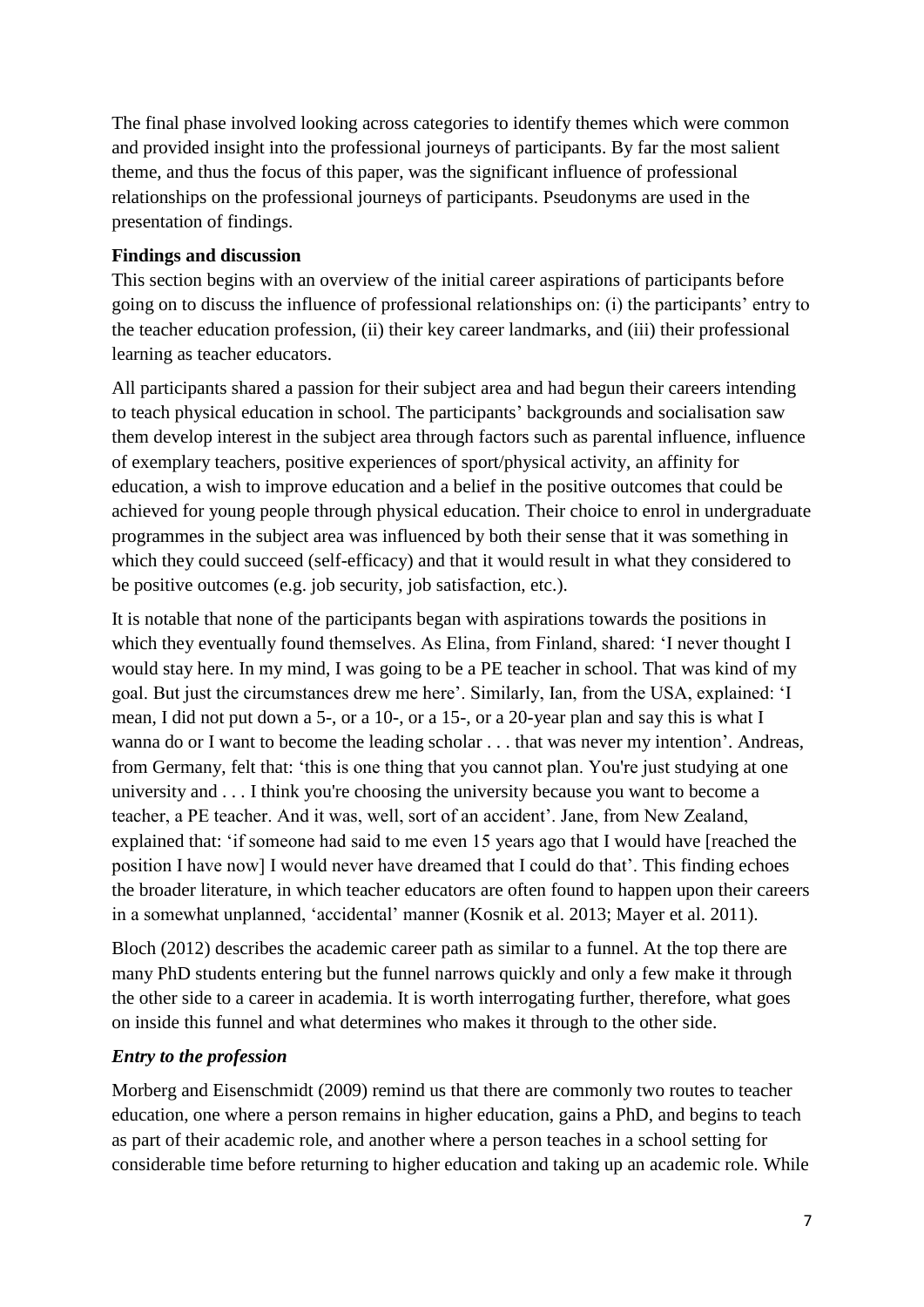six participants in the current study spent several years teaching physical education in schools before entering teacher education, the others found themselves taking a relatively direct route from their undergraduate physical education degrees to researcher and teacher education positions within universities. For most, their transition into the teacher education profession was eased by pre-existing relationships with staff in higher education. Of the six who were teachers of physical education for considerable lengths of time before entering teacher education, all had some prior relationship with those with whom they first worked in teacher education. In many cases, they had built some experience supervising teachers in schools or working on professional development or research with members of faculty:

There'd been a whole lot of new developments of senior school qualifications in physical education at that time and I was part of that development, I was leading it, or participating in it on behalf of our school, so I was working with those people who were also, who were leading it, essentially . . . and so I guess when this job came up I guess that [gave me the feeling] that possibly [I] could do it, 'cause [I] knew some of the people. (Jane, New Zealand)

I kind of became related with the university, they would send me practicum students, field experience students . . . And it started me thinking and, you know, I kind of started seeking out opportunities at the university, became affiliated with [name of professor], and it kind of paved the way for me, you know, to move up. (Josh, USA)

I was a student who was in the faculty board and [later] I was head of academic affairs . . . I was working with the professor of health sciences . . . [that made me think that] it's okay that I am coming [to join the faculty from teaching]. (Hanna, Finland)

For those who remained in higher education without spending more than a year or two teaching in schools, many had also built relationships with influential faculty early on. Lars and Max, for example, developed professional relationships with professors while undergraduates:

After first year [as an undergraduate], [the professor] invited me to become a student assistant. For me, it was the beginning of a very long story. Because it was the first step in the university staff. It was an invitation to become a member of the group teaching students and it gave me the motivation or the feeling that I was interested in teaching physical education students. (Lars, Belgium)

[As an undergraduate student] I was successful, the lecturers and so on saw that I was very much in this field and was motivated to do that and so they gave me special tasks and this made me happy and proud. (Max, Switzerland)

Similarly, Mikko described the feeling of being 'let in' by a professor:

I knew that this [professor], his position, that it was going to open in some years. But still I knew that with only a master's degree it wouldn't be enough to get the position. And when [the professor], he told me that there is an open position I was thinking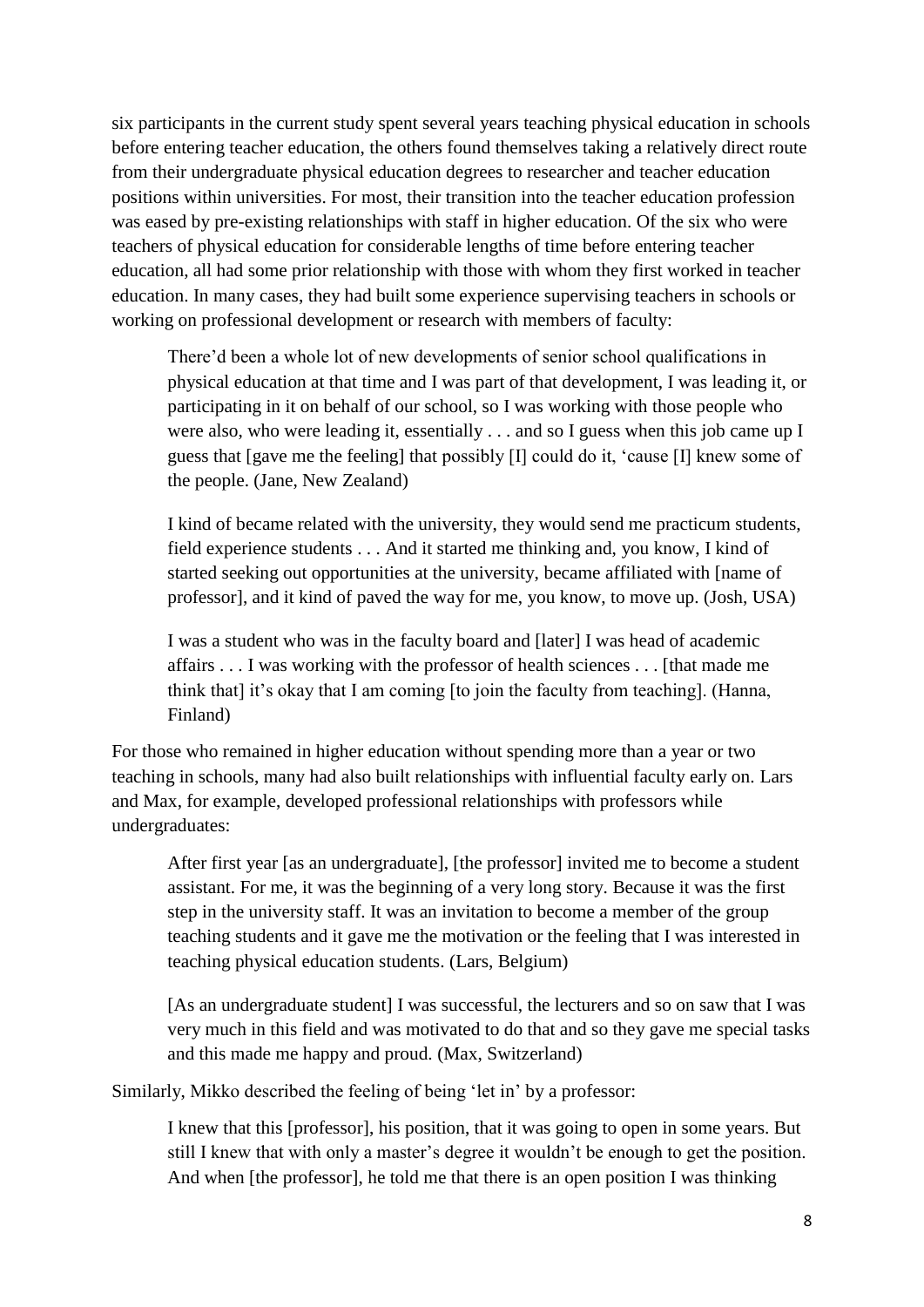that, okay, this is a green light for my further studies to get the eligibility to apply for this position. So, that was the starting point. I was thinking that, okay, now they are letting me in. (Mikko, Finland)

This sense of being 'let in' to the profession was central to the early teacher education experiences of many participants. Most had formed relationships with existing faculty who were, in essence, 'gatekeepers' for the profession. This is not to suggest for a moment that participants did not enter the profession on merit. Rather, the data demonstrated that in many cases existing faculty identified some promise in the participants when they encountered them and endeavoured to nurture this promise and encourage their continuation towards positions within higher education.

Considering these findings from the perspective of SCCT, there are several interlocking factors at work here. We see in the data the sense of having been selected giving the participants 'motivation', making them 'happy and proud', that it was 'okay' that they entered. It gave them the 'feeling that I could do it' or 'paved the way'. These quotes strongly portray how self-efficacy and outcome expectations, mediated by the relationships formed with key gatekeepers, created or strengthened interest among the participants in entering the teacher education profession. None of the participants foresaw a career in higher education until they were invited and encouraged and their career expectations were altered. This is exemplified by Josh, who, having explained that he had developed an interest in joining the university, went on to explain that it was the influence of an existing staff member who turned his interest into a choice and subsequent action: 'He kind of pushed me into it. You know, it's hard to leave something you've been doing for a long, long time and try something different. Especially when I was successful'. These instances of existing faculty members encouraging teacher educators to pursue doctorates or teacher educator roles were similar to those found among literacy teacher educators by Kosnik et al. (2013).

Within teacher education, participants went on to make new career choices and professional relationships continued to be influential at key career landmarks.

## *Key career landmarks*

When asked to identify landmarks or turning points in their professional journeys, specific achievements, such as attaining a master's or PhD or reaching full professorship, as well as changing from one institution to another, were common and not unexpected responses. In addition, most participants noted as landmarks meeting people who would go on to provide mentorship and support during their careers:

He's just been an immense mentor for me, just huge. He directed opportunities, because he was heavily involved in leading in physical education and education, he gave opportunities to me, or directed me towards opportunities . . . And then if I needed help he would be there to help me. And he's just been absolutely huge really. He's mentored me, you know, for years. (Jane, New Zealand)

In my very first job at university, I became acquainted with a more senior professor... . he became sort of an informal mentor and sort of gave me some heads-ups and kind of kept me from making mistakes and pointed me in the right direction. (Ian, USA)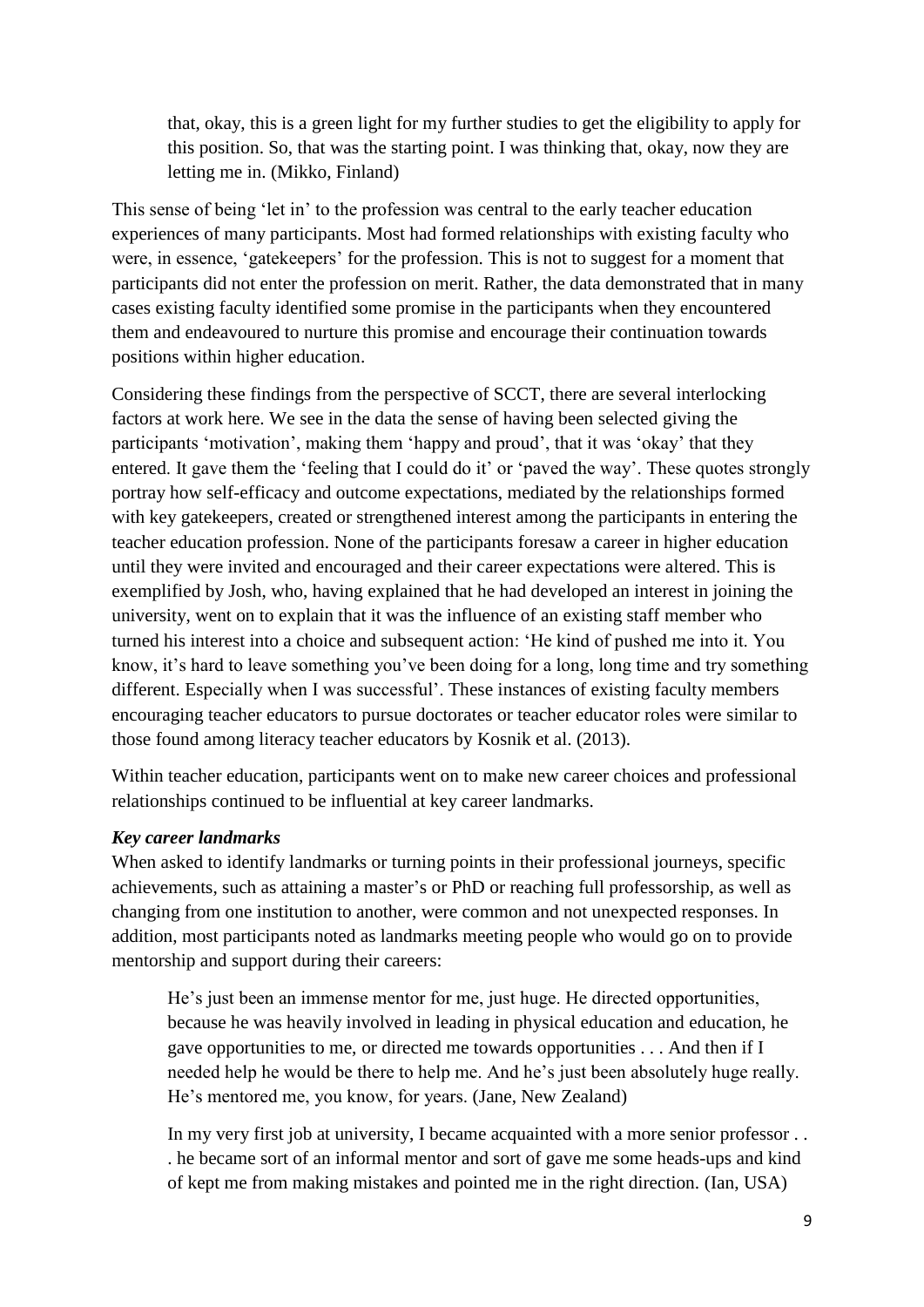Some of the factors influencing the decisions participants made regarding their careers, such as the decision to do a master's or PhD, to become a teacher educator, to go for promotion or to change institutions, included interest factors such as a wish to do more research or to have a stronger impact on teachers and young people and more practical factors such as family circumstances, a desire for job security or a PhD being a requirement within a position. The impact of professional relationships on the career decisions participants made was also clear in the data. Ian and Lars, for example, were strongly encouraged by their mentors to pursue their careers in teacher education:

By the middle of spring semester, that's when [my master's supervisor] and I started to have some conversations about, you know, carrying on and doing more. Because basically, what he argued was that, you know, a master's degree is nice and dandy but it really doesn't help you that much and he said, you know, you've got the tools, you've got the energy, the interest. I think you would be a very good potential doctoral student. (Ian, USA)

Then we had a meeting together and he said . . . 'you are in a very nice position, a very nice moment and very nice context to get this position and then if you are doing your best you have a chance to become a permanent assistant here and to have a permanent job for the rest of your life'. (Lars, Belgium)

Andreas, on the other hand, was influenced by the advice of his peers:

I was talking to some PhD applicants and they told me that, sure, there are opportunities, but you should look at the conditions, there are non-permanent positions, there are fifty-percent positions and so on, you should think about that. Then I decided if there's a chance, why not? I can always go back to school. (Andreas, Germany)

Again, we see the interaction between self-efficacy, outcome expectations and career interests, goals and actions. As found by Dodds (2005), the relationships many of our participants developed with mentors resulted in exposure to professional opportunities, advice on how best to navigate career decisions and, as will be discussed in the next section, significant professional learning.

The mentoring relationships enjoyed by participants were largely informal and some had multiple mentors throughout their careers. It is notable that not all participants had mentors. Andreas (Germany), for example, comparing his journey with that of a colleague, commented: 'I wouldn't say that I had a mentor the whole time. It was more like a sort of patchwork mentoring. It was something here and there . . . in comparison to [a colleague], he was more in the pathway of [his mentor] . . . like in the [wake] of a ship driving along.'

A number of participants also experienced negative relationships which had direct impacts on their career decisions. One participant had his freedom and autonomy curtailed by a powerful colleague and went on to explain that this had the effect of motivating him to reach for a higher position where he would have more autonomy and not have this feeling of 'being an employee' again: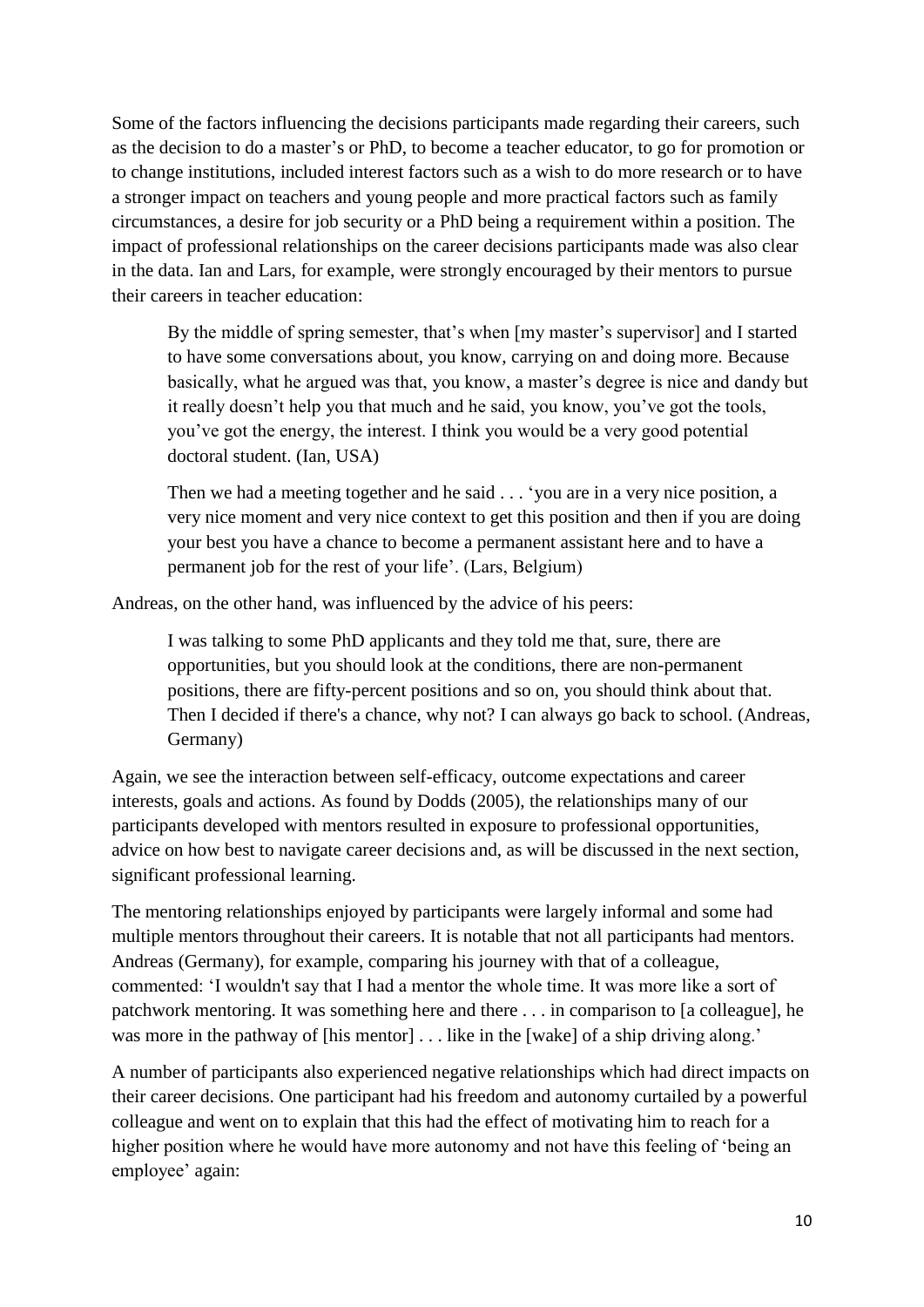There was this colleague, and I never thought I should be grateful to him for that, who let me feel what it is to be an employee, to be told what to do . . . and there were two more colleagues that he told what to do and which literature to search for him and so on. And I realized that I suffered. I suffered from losing my independence that I had had. (Max, Switzerland)

There were also two other examples of participants who each found themselves working with people with whom they did not share professional values or outlooks, and this impacted their career decisions. In one case, the participant decided to leave her position because she felt her work, and that of her mentor, was being undermined by a person in a senior role with responsibility for the programme. She did not foresee this situation improving and felt that she did not wish to remain in the position and witness the work she had done with her mentor being unravelled by someone who did not have the same professional outlook or perspective regarding what was best for the programme. In the other case, the participant found herself surrounded by colleagues with whom she did not agree on key professional concerns. However, she chose to stay until the situation improved. In the case of the first participant, she did not foresee a positive change in circumstance, which is why she was prompted to leave. The other participant stayed because she believed in the possibility of things improving. Outcome expectations, therefore, were key to these participants' career decisions in the context of unsupportive relationships. These examples show that it is not as simple as supportive relationships leading to career development and unsupportive relationships being career limiting. Rather, as Lent et al. (1994) point out, contextual factors can moderate the relationship between interest and choice and between choice and action.

#### *Professional learning*

According to Hodkinson (2008: 11), 'learning, like career decision-making, is an integral part of living, not a separate process that takes place in a separate context'. Lent et al. (1994) emphasise the importance of learning experiences in interaction with personal and contextual factors and in guiding career development. Learning experiences are seen to shape outcome expectations and self-efficacy, which in turn affect interests, goals and actions. Whilst much of the professional learning of participants in this study took a self-directed form, many found that their relationships with mentors, colleagues and students were also formative and enhanced their professional learning and understanding of their roles:

The discussions [I have with my mentor], our impromptu discussions or talking over lunch or at conferences or just sitting in the office. Those things shaped how I feel about teaching and learning . . . I am like I am because of the things that he told me while I was studying . . . that shaped the whole way I think about being a teacher educator, you know, a professional in this field. (Josh, USA)

I read a lot. I picked people's brains a lot. I targeted people that I thought were really knowledgeable and supportive and I did have lots of philosophical discussions with a couple of people. You know, like, we did have quite a strong sort of group of I guess now we'd call them critical friends. And we did chew the fat a lot and challenge each other a lot. So a lot of [professional learning] I guess I did that way. (Olivia, New Zealand)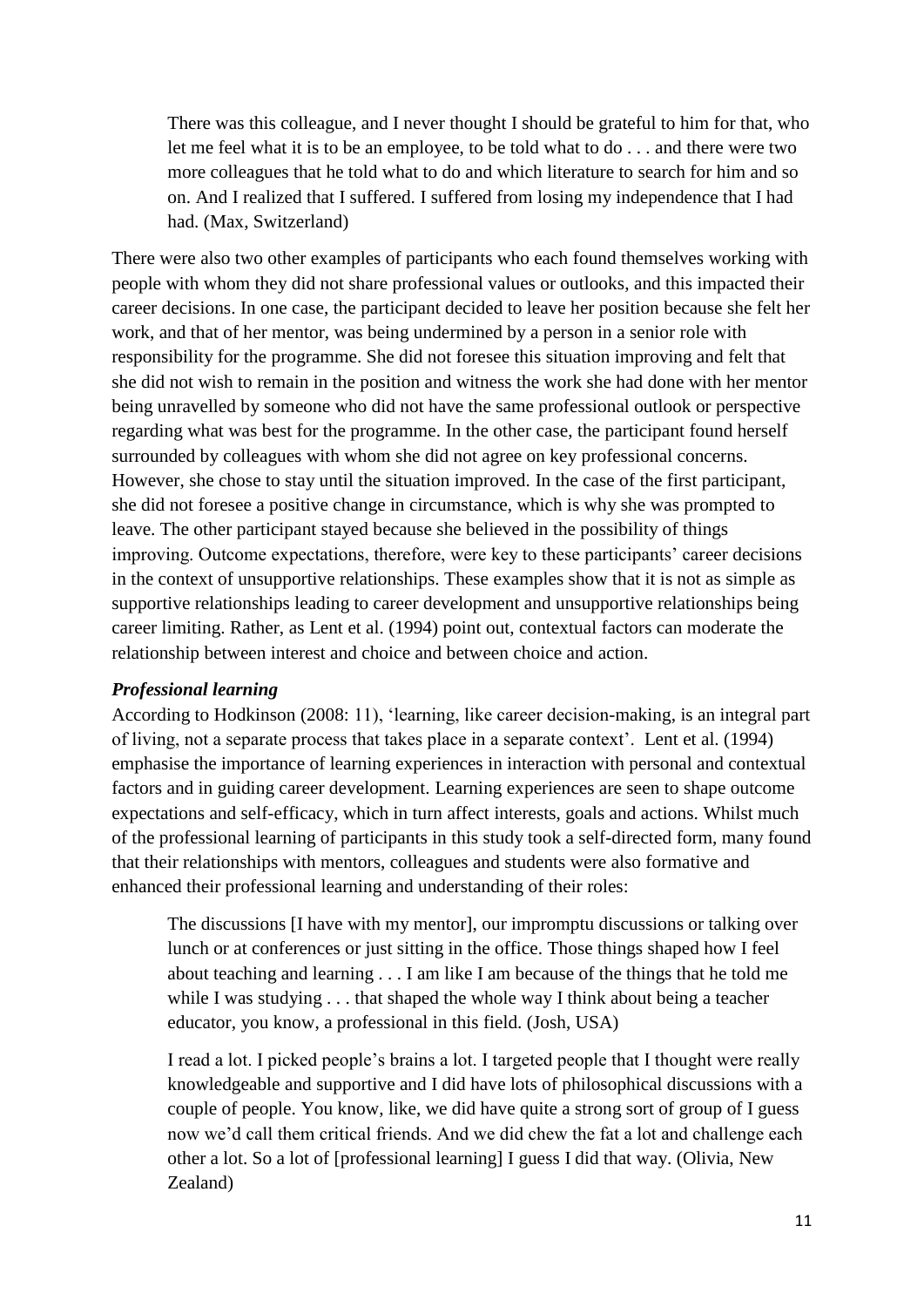Considering the influence of relationships on professional learning, the data also uncovered the sometimes non-linear form professional learning can take in the context of professional journeys. Because of the somewhat ad-hoc, unplanned way in which some participants' careers developed, they found that they had significant gaps in their professional learning and it was when they formed new relationships later in their careers that they were afforded the opportunity to become learners again and fill these gaps. Sara, based in Ireland, for example, described the impact on her professional learning when a new colleague joined her department: 'what I've learned from her in relation to professionalism, how to conduct yourself, how not to conduct yourself, how to consider things, the sort of bigger role of being an academic'. Similarly, Cathy shared how forming relationships with new colleagues in the latter years of her career gave her the opportunity to become a learner and 'fumble around' in ways she had not had the opportunity earlier in her career:

I was seen to always be leading and guiding people . . . Because I hadn't been in a place that had [colleagues I could partner with] or I was always senior faculty . . . I didn't have the chance to grow up . . . And so since [I met two recent colleagues], they provided the same kind of personalities. I got to step back . . . I never had a chance to fumble around like a child does (Cathy, Ireland).

Livingston et al. (2009) note that here has been a growing demand in recent decades for teacher educators to become research active. They root this increased demand partially in the external pressures brought to bear through institutional audit procedures that have come to pervade higher education institutions (particularly universities) in many countries. A number of participants, when discussing the various roles they embodied as teacher educators, explained that as they progressed through their careers they gradually took on more administration and leadership positions and this often prevented them spending as much time as they would like conducting their own research and keeping up to date with scholarship. In these cases, many saw their relationships with graduate students as key to maintaining their connection to the scholarly aspect of their roles. As Karl (Germany) explained, he is 'being sort of kept up with research through the students that I am advising'.

Harrison and McKeon (2008) have identified conversations with colleagues as a key facilitator of professional learning. Such supportive conversations, and the relationships in which they are embedded, can be instrumental in helping teacher educators to construct their professional identities, allowing them to feel part of a professional community and laying the foundation for their professional learning (Izadina, 2014; Williams and Ritter, 2010).

#### **Concluding comments**

Hodkinson (2008) argues that career decision-making is never an exclusively individual act and that the actions of others have a significant influence. The theme of professional relationships was not one that was anticipated from the outset of this research, nor was it a direct focus of any of the interview questions. Rather, the importance of other people in the professional lives of teacher educators became apparent throughout the analysis process. From the perspective of SCCT (Lent et al. 1994), relationships with, and influences of, others mediated the links between participants' interests, choices and performance. Cycles of interest development, career choice and performance were strongly affected by the people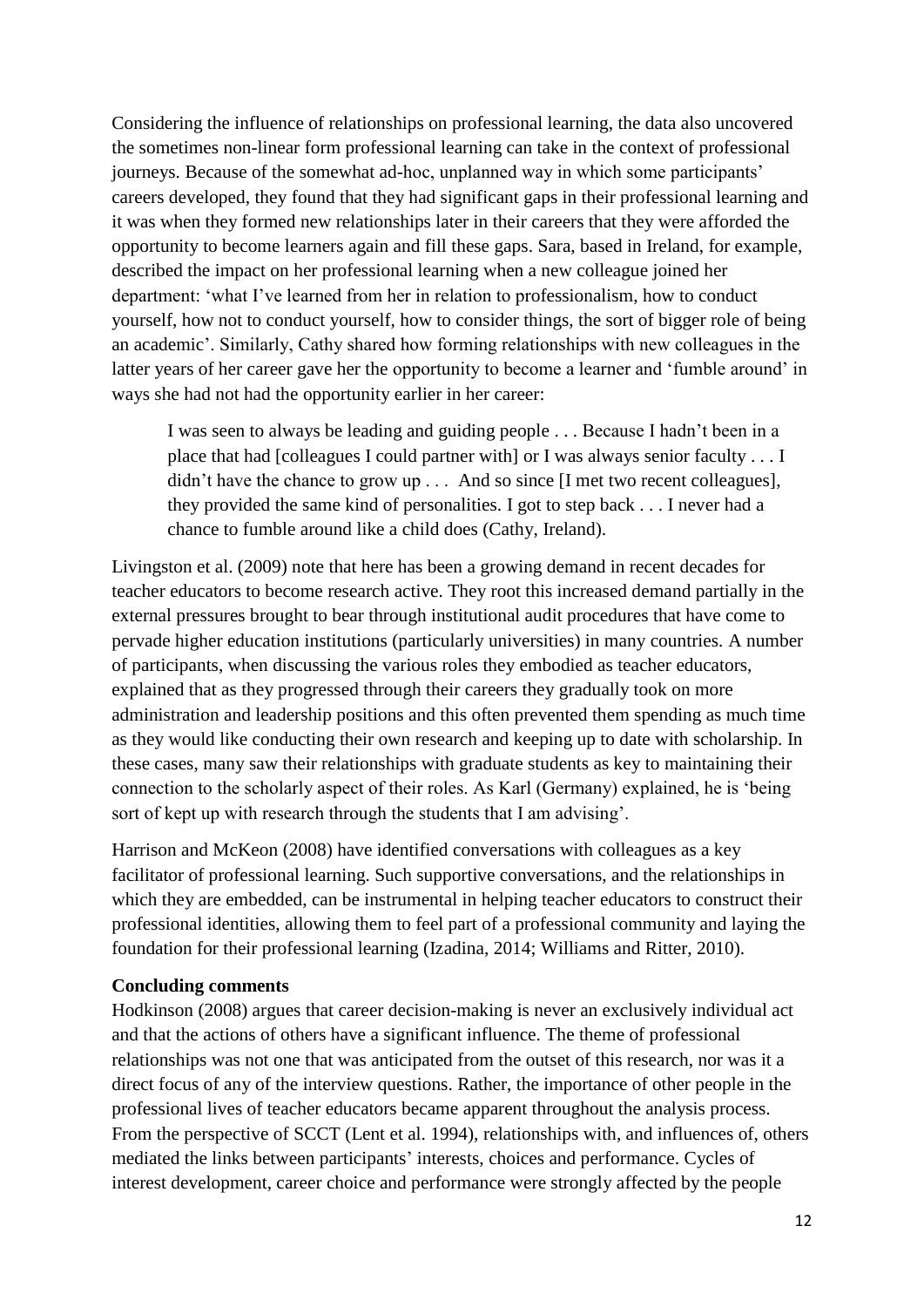with whom participants formed relationships throughout their careers. Positive or negative reinforcement was seen to encourage or discourage a particular career choice, depending on the outcomes participants anticipated and the value they placed on such outcomes.

Within the cases studied, the data uncovered the social dimension of the teacher education profession and, accepting that question-raising can be as important as answer-giving (Lawson, 1984, 2013), we now consider what this may mean for the preparation and support of teacher educators at all stages of their careers.

The first point we consider is the evident influence existing staff can have on who enters and progresses within the teacher education profession. Most participants were identified as potentially suiting the role by existing teacher education faculty and were encouraged by them to enter higher education. It may well be that such existing faculty encouraged many promising colleagues and only some remained in the profession. However, the mere fact of the existence of such encouragement and influence is rarely a focus in the literature. The social construction of research communities within physical education is discussed at length by Lawson (2009) and our findings suggest that some of the concepts to which he refers, such as networks and gatekeepers, have significant discursive value within teacher education more broadly.

Vroom (1964: 56) argues that 'people not only select occupations, they are selected for occupations'. Reflecting on Vroom's point, Lent et al. (1994) remind us that choice attainment depends in part on the degree to which an individual meets vocational requirements. This is particularly significant given the stress policy makers are increasingly placing on the importance of teacher educator recruitment and selection (European Commission, 2013, 2017). The vocational requirements of the teacher education profession, however, have not been well defined internationally and this has resulted in a certain 'freedom of decision' among those responsible for teacher education recruitment (Caena, 2013: 7). Because teacher educators are involved in the design and implementation of teacher education programmes, as well as the research on which such programmes are founded, the selection and support of such teacher educators is arguably one of the most important tasks existing staff can undertake and must require a number of related competencies worthy of exploration. Koster et al. (2005), in their professional profile of teacher educators, based on a Delphi study in the Netherlands, identified 27 tasks teacher educators 'have to do' and 29 competencies teacher educators 'should possess'. It is notable that while the selection and support of future teachers featured in the profile, the selection and support of future teacher educators was not mentioned. While much emphasis is correctly placed on teacher educators recruiting and supporting prospective school teachers, their role in recruiting and supporting each other is also worth considering further.

The second point we consider is the support and advice teacher educators give to each other throughout their careers. Koster et al. did mention 'giving guidance and support to, and receiving guidance and support from colleagues' in their professional profile of teacher educators (2005: 166). It was evident in our study that the influence of professional relationships was significant in shaping the identity, values and priorities of our participants, in addition to influencing the career decisions they made. Research by Richards et al. (2017)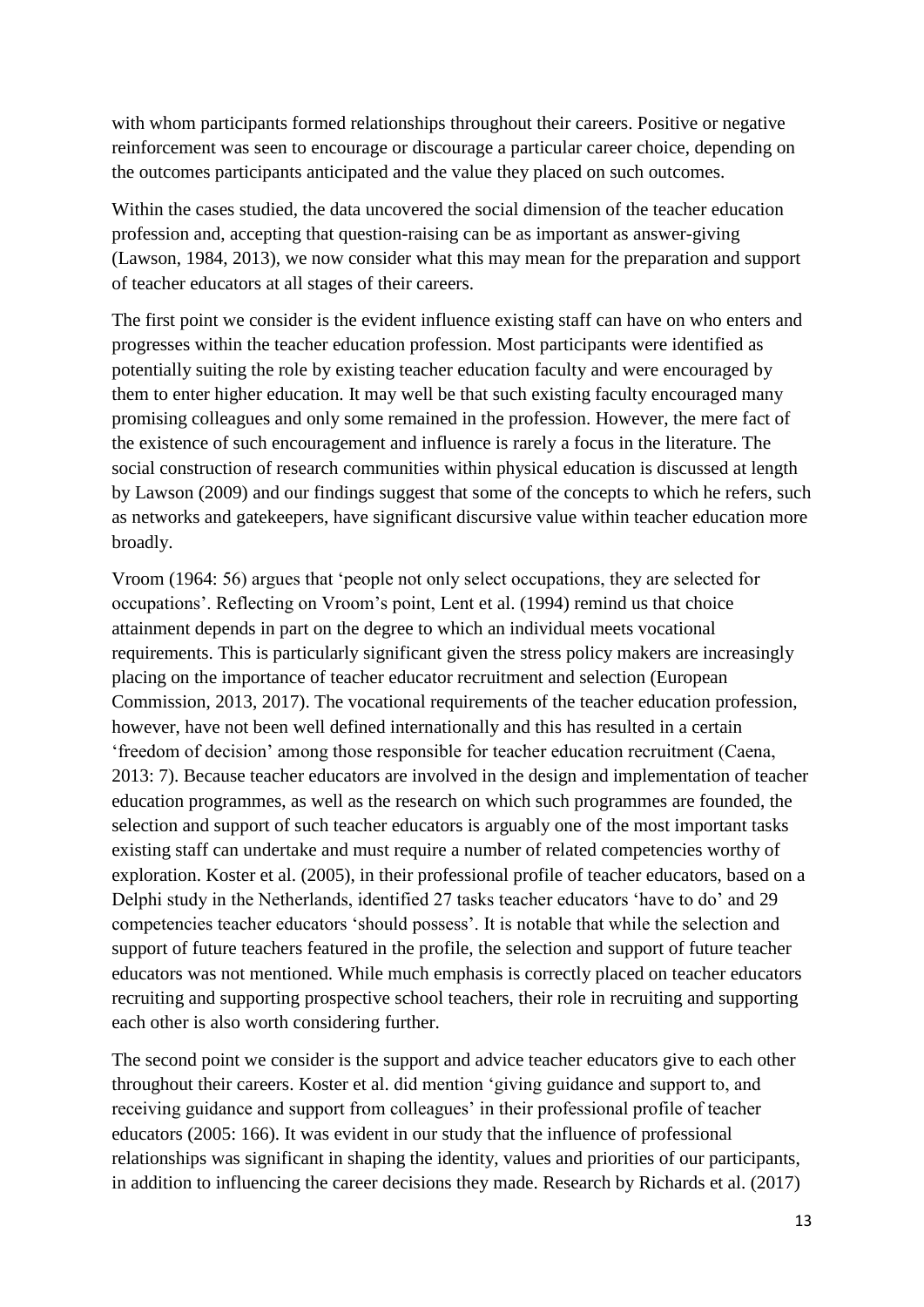suggests that the importance of supportive relationships is also significant for today's early career teacher educators. In the context of the changing higher education landscape with increasing expectation and pressure on early career academics (Alfrey et al., 2017), the truism holds that history may not repeat but it rhymes. We suggest that professional relationships have always and will always be influential in the professional development and learning of teacher educators. Acknowledging this and exploring its implications further may be helpful in supporting future teacher educators.

Given the support, advice, modelling and opportunities many of our participants enjoyed as a result of professional relationships fostered throughout their careers, we wonder how, if at all, has the formalisation of mentoring relationships at higher education institutions in many countries and the increase in transparency and accountability for recruitment and promotion practices affected teacher educators' sense of belonging, clarity of direction and purpose, suitability for their roles and professional learning and development? It would be useful to explore further how professional relationships are affecting, and being affected by, careers in physical education teacher education today. Further, an exploration of the professional journeys of those who decided to move away from careers in teacher education may serve to further uncover the forces shaping the journeys of teacher educators. Just as teacher attrition research has given valuable insights into what might need improvement in the teaching profession and how teachers might best be supported in their roles, some work into teacher educator attrition may be warranted.

### **References**

Alfrey L, Enright E and Rynne SB (2017) Letters from early career academics: the physical education and sport pedagogy field of play. *Sport, Education & Society* 22(1): 5-21.

Bandura A (1986) *Social foundations of thought and action: A social cognitive theory*. Englewood Cliffs, NJ: Prentice-Hall.

Ben-Peretz M, Kleeman S, Reichenberg R and Shimoni S (2010) Educators of educators: their goals, perceptions and practices. *Professional Development in Education* 36(1-2): 111- 129.

Bloch C (2012) *Passion and paranoia: Emotions and the culture of emotion in academia*. London: Routledge.

Boyd P and Smith C (2016) The contemporary academic: orientation towards research work and researcher identity of higher education lecturers in the health professions. *Studies in Higher Education* 41(4): 678-695.

Bronkhorst LH, Meijer PC, Koster B and Vermunt JD (2011) Fostering meaning-oriented learning and deliberate practice in teacher education. *Teaching and Teacher Education* 27(1): 1120-1130.

Caena F (2013) *Education: Policy support for teacher educators. Perspectives on teacher educator policies in European countries: an overview. Working document*. Strasbourg: European Union.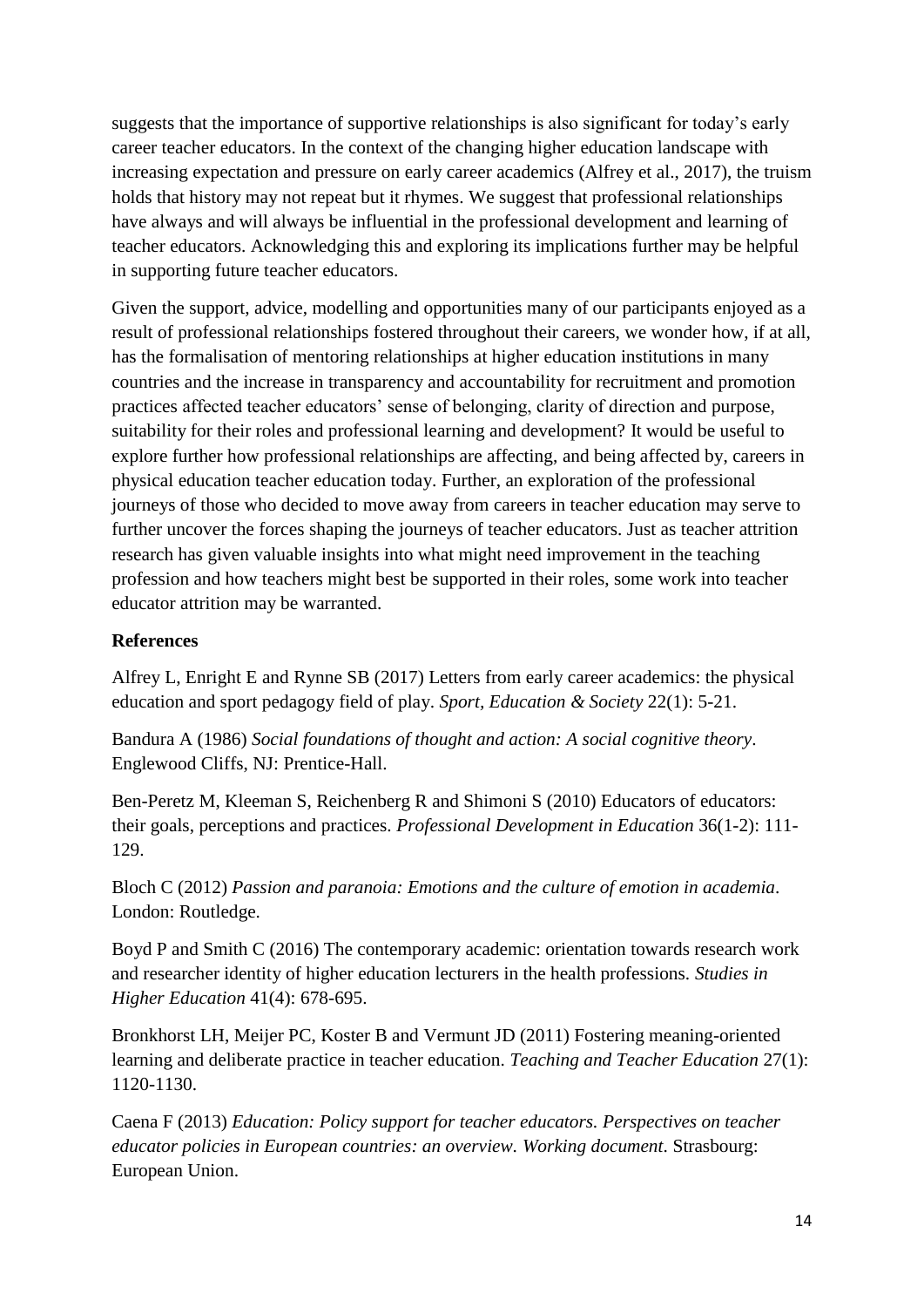Casey A and Fletcher T (2012) Trading places: from physical education teachers to teacher educators. *Journal of Teaching in Physical Education* 31(4): 362-380.

Dodds P (2005) Chapter 4: PETE women's experiences of being mentored into postsecondary faculty positions. *Journal of Teaching in Physical Education* 24(4): 344-367.

Elliott R and Timulak L (2005) Descriptive and interpretive approaches to qualitative research. In J. Miles & P. Gilbert (Eds.), *A handbook of research methods for clinical and health psychology* (pp. 147-159). Oxford: Oxford University Press.

Enright E, Alfrey L and Rynne SB (2017) Being and becoming an academic in the neoliberal university: a necessary conversation. *Sport, Education and Society* 22(1): 1-4.

Erickson LB, Young JR and Pinneger S (2011) Teacher educator identity: Emerging understandings of person, positioning, roles, and collaborations. *Studying Teacher Education*  7(2): 105-107.

European Commission (2013) *Supporting teacher educators for better learning outcomes.* Strasbourg: Author.

European Commission (2017) *Modernisation of higher education in Europe: Academic staff. Eurydice report*. Strasbourg: Author.

Fletcher T and Casey A (2014) The challenges of models-based practice in physical education teacher education: a collaborative self-study. *Journal of Teaching in Physical Education* 33(3): 403-421.

Gelfuso A (2017) Facilitating the development of preservice teachers' Pedagogical Content Knowledge of literacy and agentic identities: Examining a teacher educator's intentional language choices during videomediated reflection. *Teaching and Teacher Education* 66: 33- 46.

Griffiths V, Thompson S and Hryniewicz L (2014) Landmarks in the professional and academic development of mid-career teacher educators. *European Journal of Teacher Education* 37(1): 74-90.

Harrison J and McKeon F (2008) The formal and situated learning of beginning teacher educators in England: identifying characteristics for successful induction in the transition from workplace in schools to workplace in higher education. *European Journal of Teacher Education* 31(2): 151-168.

Hodkinson P (2008) *Understanding career decision-making and progression: Careership revisited.* John Killeen Memorial Lecture, Woburn House, London, 16th October 2008. Retrieved from http://www.crac.org.uk/cms/files/upload/fifth\_johnkilleenlecturenotes.pdf

Hökkä P, Vähäsantanen K and Mahlakaarto S (2016) Teacher educators' collective professional agency and identity - Transforming marginality to strength. *Teaching and Teacher Education* 63: 36-46.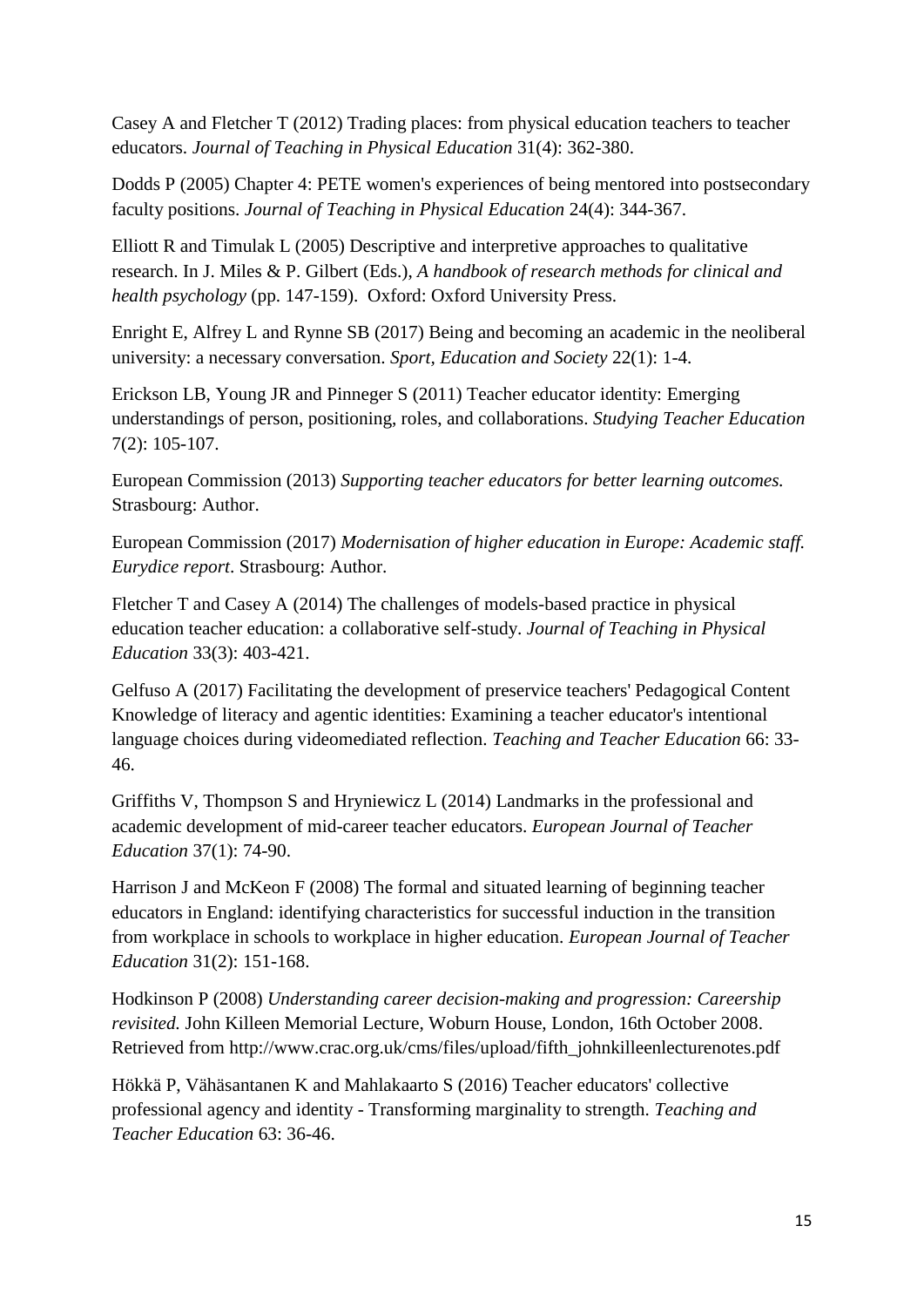Izadinia M (2014) Teacher educators' identity: A review of literature. *European Journal of Teacher Education* 37(4): 426–441.

Kirk D (2014) Making a career in PESP in the corporatized university: reflections on hegemony, resistance, collegiality and scholarship. *Sport, Education and Society* 19(3): 320- 332.

Koster B, Brekelmans M, Korthagen F and Wubbels T (2005) Quality requirements for teacher educators. *Teaching and Teacher Education* 21(2): 157-176.

Kosnik C, Menna L, Dharamshi P, Miyata C and Beck C (2013) A foot in many camps: literacy teacher educators acquiring knowledge across many realms and juggling multiple identities. *Journal of Education for Teaching* 39(5): 523-540.

Kosnik C, Miyata C, Cleovoulou Y, Fletcher T and Menna L (2015) The education of teacher educators. In T. Falkenberg (Ed.), *Handbook of Canadian research in initial teacher education* (pp. 207-224). Ottawa, ON: Canadian Association of Teacher Education.

Kovar SK (2004) The thirty-eighth Amy Morris Homans commemorative lecture 2004: a sense of connection and direction. *Quest* 56(3): 267-284.

Lawson HA (1991) Future research on physical education teacher education professors*. Journal of Teaching in Physical Education* 10(3): 229-248.

Lawson HA (1984) Problem-setting for physical education and sport. *Quest* 36(1): 48-60.

Lawson HA (2009) Paradigms, exemplars and social change. *Sport Education and Society* 14(1): 97-119.

Lawson HA (2013) Appreciating complexity, endemic tensions and selectivity in proposals for program improvement and new institutional designs. *Sport, Education and Society* 18(1): 121-129.

Lee HM and Curtner-Smith MD (2011) Impact of occupational socialization on the perspectives and practices of sport pedagogy doctoral students. *Journal of Teaching in Physical Education* 30(3): 296-313.

Lent RW, Brown SD and Hackett G (1994) Toward a unifying social cognitive theory of career and academic interest, choice, and performance. *Journal of Vocational Behavior* 45(1): 79-122.

Lent RW, Brown SD and Hackett G (2000) Contextual supports and barriers to career choice. *Journal of Counselling Psychology* 47(1): 36-49.

Lent RW, Brown SD and Hackett G (2002) Social cognitive career theory. In D. Brown and Associates (Eds.), *Career choice and development* (4th ed.) (pp. 255-331). San Francisco, CA: Jossey-Bass.

Livingston K, McCall J, and Morgado M (2009) Teacher educators as researchers. In A. Swennen & M. van der Klink (Eds.), Becoming a teacher educator. Theory and practice for teacher educators (pp. 191-203). Dordrecht: Springer.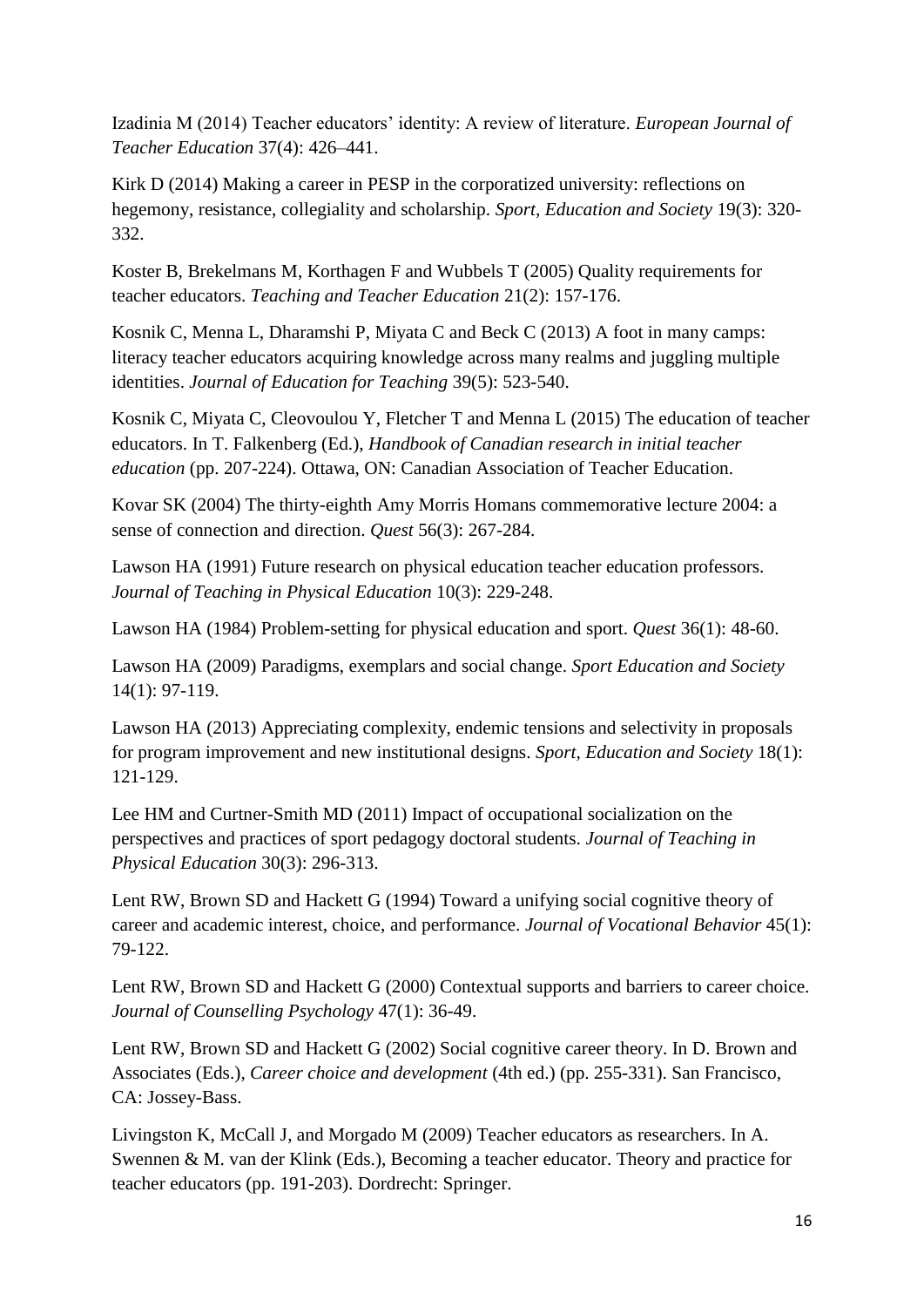Loughran J and Hamilton ML (Eds.) (2016) *International handbook of teacher education*. Vol. 2. Amsterdam: Springer.

MacPhail A (2011) Professional learning as a physical education teacher educator. *Physical Education and Sport Pedagogy* 16(4): 435-451.

MacPhail A (2017) 'Physical education and sport pedagogy' and the three 'A's: apprenticeship, academia and administration. *Sport, Education & Society* 22(5): 669-683.

McEvoy E, MacPhail A and Heikinaro-Johansson P (2015) Physical education teacher educators: A 25-year scoping review of literature. *Teaching and Teacher Education,* 51: 162- 181.

Mayer D, Mitchell J, Santoro N and White S (2011) Teacher educators and 'accidental' careers in academe: An Australian perspective. *Journal of Education for Teaching: International Research and Pedagogy* 37(3): 247-260.

Mitchell MF (1992) Scholarly behaviors of physical education methods teacher educators in Ohio. *Journal of Teaching in Physical Education* 11(3): 303-314.

Montenegro Maggio H (2016) The professional path to become a teacher educator: the experience of Chilean teacher educators. *Professional Development in Education* 42(4): 527- 546.

Morberg A and Eisenschmidt E (2009) Second-phase induction for teacher educators: Challenges and possibilities. In A. Swennen & M van der Klink (Eds.), Becoming a teacher educator. Theory and practice for teacher educators (pp. 103-113). Dordrecht: Springer.

Patton MQ (2002) *Qualitative research and evaluation methods* (3rd ed.). London: Sage.

Richards KA, McLoughlin GM, Shriver VN and Lux K (2017) Understanding physical education doctoral students' perspectives of socialization. *Journal of Teaching in Physical Education* 36(4): 510-520.

Rubin HJ and Rubin IS (1995) *Qualitative interviewing: The art of hearing data*. London: Sage.

Russell T and Loughran J (2010) Probing the depths of a teacher educator's work. *Studying Teacher Education* 6(1): 1-2.

Silverman D (2013) *Interpreting qualitative data* (4<sup>th</sup> ed.). London: Sage.

Smith B and McGannon KR (2017) Developing rigor in qualitative research: problems and opportunities within sport and exercise psychology. *International Review of Sport and Exercise Psychology.* Epub ahead of print 14 May 2017. DOI: 10.1080/1750984X.2017.1317357

Swennen A and Bates T (2010) The professional development of teacher educators. *Professional Development in Education* 36(1/2): 1-7.